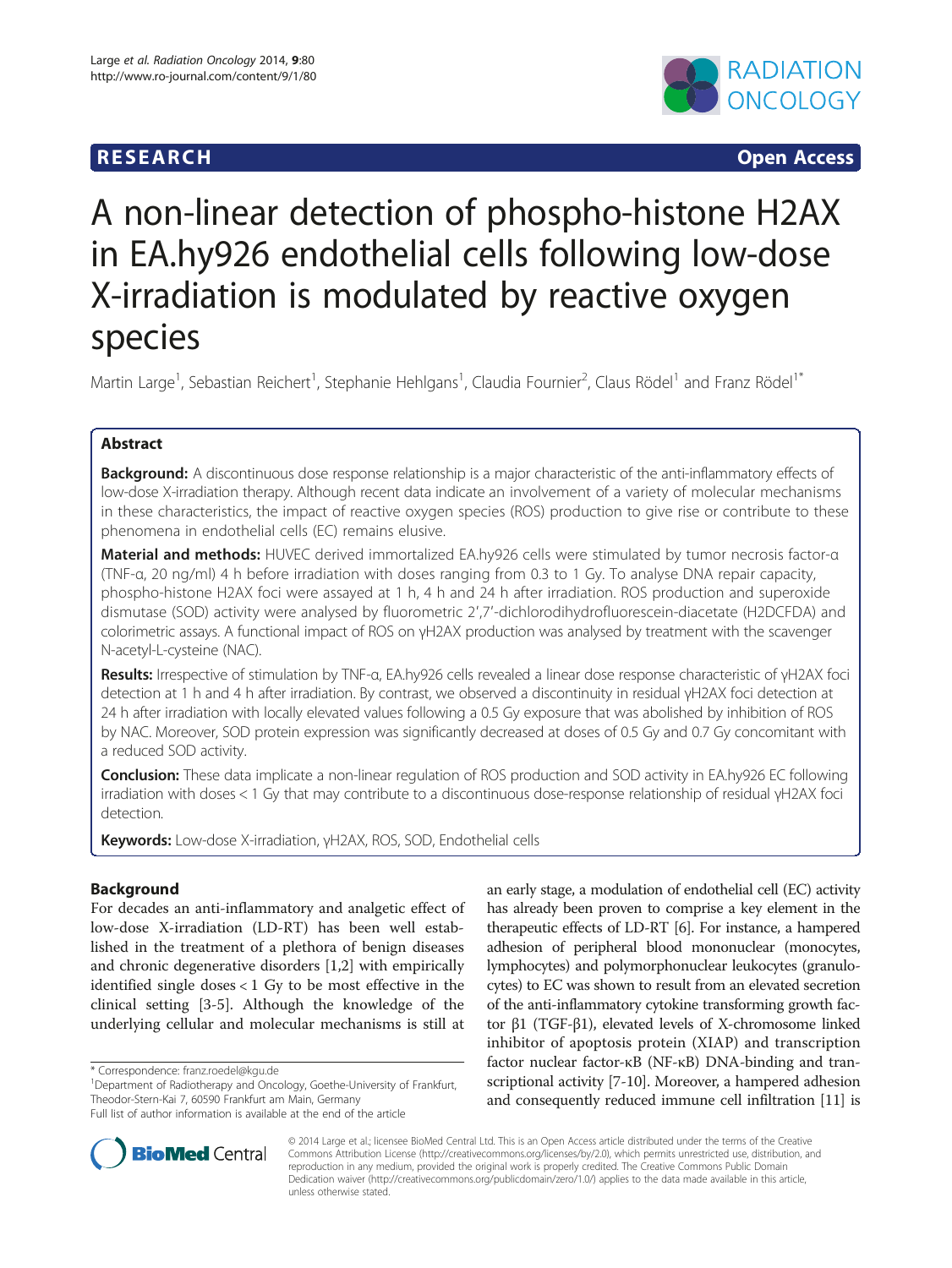further supported by a lowered expression of the adhesion molecule E-selectin with a local minimum following 0.3- 0.5 Gy exposure [\[9,12](#page-7-0)]. Strikingly, the mechanisms explored so far display comparable non-linear dose effect relationships, a common hallmark of bystander and non (DNA)-targeted effects of low-dose irradiation [\[13\]](#page-7-0) and the phenomenon of low-dose hypersensitivity reported for cellular survival [[14\]](#page-7-0). These mechanisms are supposed to originate from an overlap of multiple molecular processes that may be initiated at various dose thresholds [\[15\]](#page-7-0).

Reactive oxygen species (ROS) like superoxide  $(O_2^{\bullet})$ , Hydroxyl (OH<sup>\*</sup>) and Hydroperoxyl (HO<sub>2</sub><sup>\*)</sup> ions formed as natural by-product of the mitochondrial electron transport chain and by NADPH oxidase activity display important roles in the regulation of cell signalling, cellular homeostasis, cell death and mutagenesis of DNA [[16,17\]](#page-7-0). These regulatory effects include reversible oxidation of serine/ threonine phosphatases and kinases, e.g. mitogen-activated protein kinase (MAPK), metalloproteases and activation of transcription factors like NF-κB and activating protein 1 (AP1) [[18](#page-7-0)]. Moreover, following environmental stress, including ionising radiation and heat exposure, ROS levels increase dramatically resulting in significant damage to cellular structures and induction of DNA double-strand breaks (DSBs) [[19](#page-7-0)].

A putative interrelationship between DNA damage repair and a discontinuous dose response relationship following low-dose irradiation was recently suggested [\[20](#page-7-0)]. By assessing serine 139 phosphorylated histone γH2AX foci induction, a marker of radiation-induced DSBs [\[21](#page-7-0)], a biphasic behaviour of γH2AX foci induction with a low-dose hypersensitivity in whole blood and less pronounced for isolated T-lymphocytes after X-irradiation was reported in line with a delayed repair with 40% of initial γH2AX foci persisting 24 hours post-irradiation [[20\]](#page-7-0). A mechanistic involvement of ROS in the modulation of these non-linear dose response effects, however, remains to be established. Thus, in the present study we analysed radiation effects with a particular focus on lowdose (0.3 -1 Gy) irradiation of EA.hy926 EC with respect to γH2AX foci induction, ROS production and SOD activity.

## Material and methods

#### Cell culture and stimulation of endothelial cells

The human endothelial cell (EC) line EA.hy926 was established by fusion of human umbilical vein endothelial cells (HUVEC) and the adenocarcinoma epithelial cell line A549 [[22](#page-7-0)]. EA.hy926 cells were grown in Dulbecco's modified Eagle's medium (DMEM; Invitrogen, Karlsruhe, Germany) supplemented with 10% foetal calf serum (FCS; PAA, Cölbe, Germany) and 50 U/ml penicillin and 50 μg/ml (streptomycin) (Sigma-Aldrich, Munich, Germany). Primary HUVEC were isolated from umbilical vein vascular

wall according to a technique described in [[23](#page-7-0)], plated on fibronectin-coated plates and cultured in DMEM supplemented with 5% endothelial cell growth supplement (ECGS) (Invitrogen, Karlsruhe, Germany) and 1% penicillin/streptomycin. Cell culture was performed at 37°C in a 5%  $CO<sub>2</sub>$  incubator with 95% humidity. For inflammatory stimulation, cells were treated according to pilot experiments with the cytokine TNF-α (Miltenyi Biotec, Bergisch-Gladbach, Germany) at a concentration of 20 ng/ml at 4 h before irradiation.

#### Treatment with ROS scavenger and irradiation procedure

ROS scavenger N-acetyl-L-cysteine (NAC) was applied at a concentration of 10 mM 4 h before irradiation and maintained in the cultures during repair incubation (24 h). For irradiation purposes, EA.hy926 were exposed to single doses of 0.3 to 1 Gy photons using a linear accelerator (SL75/5, Elekta, Crawley, UK) with 6 MeV/100 cm focussurface distance and a dose rate of 4 Gy/min. Mock-treated controls were kept in parallel at ambient temperature in the accelerator control room.

## Immunofluorescence quantification of phospho-histone H2AX foci formation

EA.hy926 EC were grown on glass coverslips in 6-well plates for 48 h, treated with TNF- $\alpha$ , NAC or were mocktreated and irradiated as described before. At 1 h, 4 h and 24 h post irradiation cells were fixed with 3.7% paraformaldehyde (15 min, AppliChem, Darmstadt, Germany) at room temperature (RT), and permeabilization was performed by addition of 0.25% Triton-X 100 in PBS for 15 min, followed by blocking in 3% bovine serum albumin (BSA) in PBS for 60 min. Next, EA.hy926 cells were incubated with anti-phospho-histone H2AX specific (γH2AX, 1:1000, Millipore, Darmstadt, Germany) and anti-centromere protein F (CENP-F) primary antibodies (1:2000, Santa Cruz, Heidelberg, Germany) to discriminate cells in G1 and S/G2 cell cycle phases [\[24](#page-7-0)] followed by appropriate Alexa-labelled secondary antibodies (Invitrogen, Darmstadt, Germany). Subsequently, nuclei were counterstained with DAPI solution (Invitrogen) and coverslips were mounted with Vectashield (Vector Laboratories, Peterborough, UK). Images were taken using an AxioImager Z1 microscope, equipped with an Axiocam camera and Axiovision 4.6 software (Zeiss, Göttingen, Germany). For quantification of γH2AX foci formation 40 G1 and 40 S/G2 phase cells as differentiated by CENP-F signal intensity were evaluated per experiment. At least three independent experiments were performed for each data point.

#### Measurement of ROS levels and SOD activity assay

Intracellular ROS levels were determined by flow cytometry using the cell membrane permeable dye 2′,7′ dichlorodihydrofluoresceindiacetate  $(H_2DCFDA: DCF$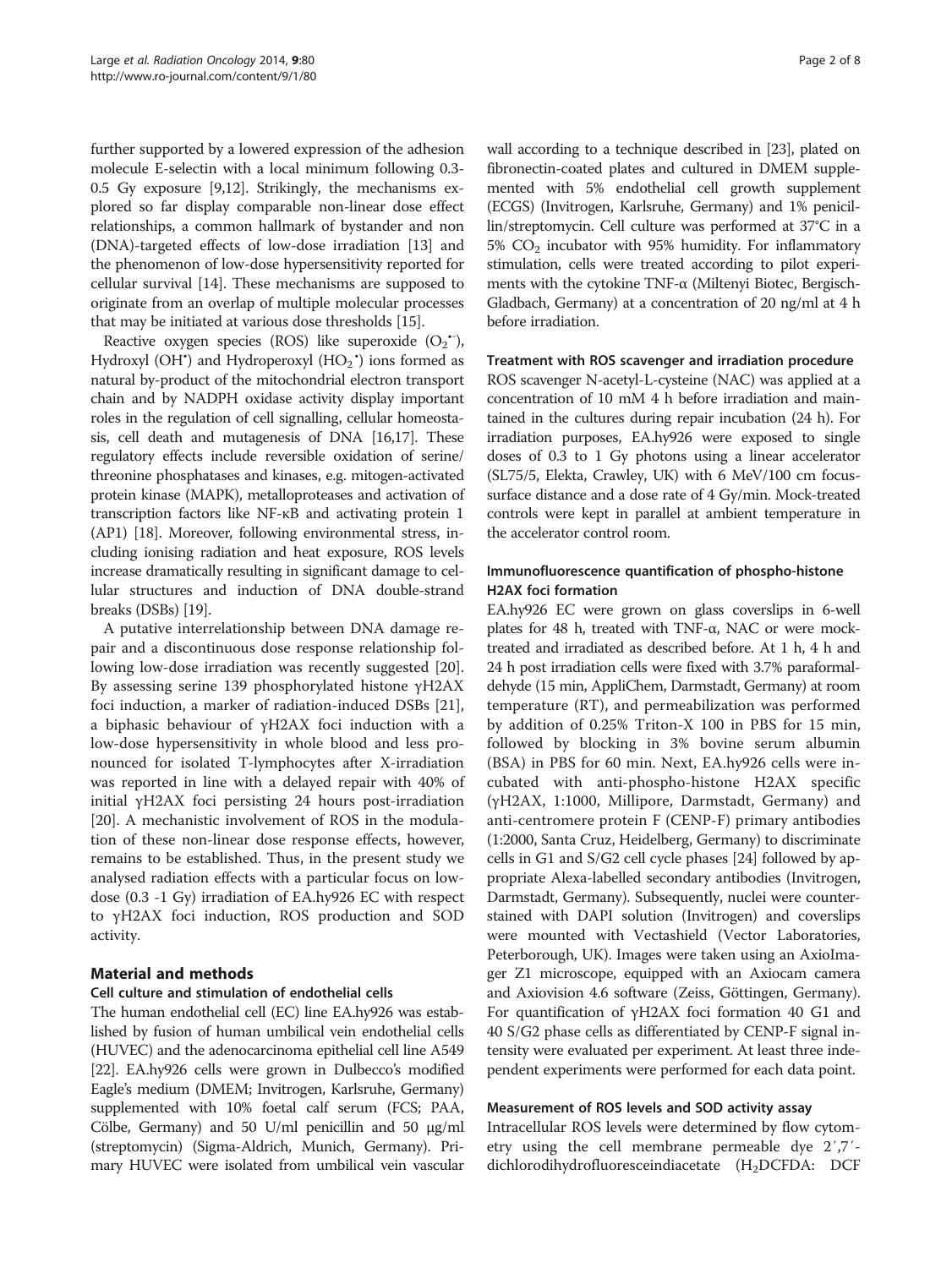assay) as described in [[25](#page-7-0)]. Prior to harvesting, cells were incubated for 90 minutes with the dye at a concentration of 2 μM in serum-free medium. At indicated times cells were trypsinized on ice and analyses were performed using a FACSCalibur® cytometer and Cellquest Pro software (Becton Dickinson, Heidelberg, Germany). The mean fluorescence of mock-treated cells was subtracted to eliminate unspecific background intensity for every sample. To assess SOD activity a colorimetric activity kit (Sigma-Aldrich) was used according to the manufacturer's instructions. Briefly,  $3 \times 10^3$  cells per well were plated in 96-well plates 24 h before irradiation. At indicated time points (up to 24 h) medium was removed and cells were incubated with 200 μl of working solution buffer (WST, Sigma-Aldrich) and 20 μl of enzyme working solution for 20 min. Absorbance was determined spectrophotometrically at a wavelength of 450 nm using an ELISA reader (Victor Wallac multilabel-reader, Perkin-Elmer, Waltham, USA).

#### Immunoblotting

For Western immunoblotting, EA.hy926 cells were lysed in radioimmunoprecipitation assay buffer (RIPA) as described in [\[26\]](#page-7-0). Equal amounts of protein (20 μg) as determined by a bicinchoninic acid (BCA) protein assay (Pierce, Rockford, USA) were separated on 10% SDS polyacrylamide gels, transferred to nitrocellulose membranes (GE Healthcare, Munich, Germany), probed with anti-SOD-1 antibodies (1:2000, Cell Signaling, Frankfurt am Main, Germany) or anti-β-actin antibodies (1:10000, Sigma-Aldrich) diluted in 5% non-fat dry milk in Tris/Borat/Tween (TBS-T) buffer and appropriate horseradish-peroxidase (HRP)-conjugated secondary antibodies (Santa Cruz, Heidelberg, Germany). Blots were subsequently developed by an enhanced chemoluminescence detection system (Pierce ECL, Thermo Scientific, Hudson, USA) and autoradiography (Amersham Hyperfilm ECL, GE Healthcare). Densitometric analysis was performed using ImageJ software (US National Institutes of Health, Bethesda, USA).

#### Statistical analysis

Experimental data are presented as mean ± standard deviations from at least three or more independent experiments. To test statistical significance, a two-sided unpaired Student's t-test was performed using Excel® software (Microsoft, Unterschleißheim, Germany). Results were considered statistically significant if a p-value of less than 0.05 was reached.

#### Results

## Phospho-histone H2AX foci detection in EA.hy926 EC following low-dose irradiation

EA.hy926 EC were plated onto glass coverslips, grown to 95% confluence and were stimulated with TNF-α (20 ng/ml)

or mock treated 4 h before irradiation with single doses of 0.3, 0.5, 0.7 or 1 Gy. Induction of DNA DSBs was investigated by quantifying γH2AX foci formation at 1 h and 4 h and by counting residual foci at 24 h after irradiation. Phospho-histone H2AX signals may differ in a cell-cycle dependent manner with a doubled amount of DNA in the G2 phase [\[24\]](#page-7-0). Thus, to improve accuracy of  $\gamma$ H2AX foci measurement, both cells in the G1 and G2 phase as differentiated by the intensity of the centromere protein F (CENP-F) signal (Figure [1A](#page-3-0)) were taken into consideration. At early time points (1 h, 4 h) we observed, irrespective of stimulation with TNF-α, a linear dose response relationship of γH2AX foci induction (Figure [1B](#page-3-0), C). By contrast, at 24 h after irradiation the number of residual γH2AX foci was significantly  $(p < 0.05)$  elevated after a 0.5 Gy exposure and TNF-α stimulation as compared to irradiation with doses of 0.3 Gy and 0.7 Gy (Figure [1](#page-3-0)D). As depicted in Additional file [1](#page-6-0): Figure S1, these characteristics could be observed in both G1 and S/G2 cells (with expected elevated numbers of γH2AX foci) indicating that the discontinuity in γH2AX detection at 24 h after low-dose irradiation is not related to cell cycle distribution.

## ROS expression and SOD activity in EA.hy926 EC following low-dose X-irradiation

Induction of ROS is known to result in DSBs [[27](#page-7-0)]. To investigate a relationship between ROS production and the non-linear detection of γH2AX foci, EA.hy926 EC were stimulated with TNF-α 4 h before irradiation or mocktreatment and ROS levels were analysed using a flow cytofluorometric DCF assay (Figure [2](#page-4-0)B). As a control forward/ side scatter analyses were performed (Figure [2A](#page-4-0)), indicating that neither irradiation nor stimulation with TNF-α alters cellular morphology. As depicted in Figure [2C](#page-4-0), a biphasic appearance of DCF fluorescence with locally elevated values following irradiation with 0.5 Gy became evident at 24 h irrespective of inflammatory stimulation of the EC by TNF-α.

To further explore underlying molecular mechanisms implicated in the discontinuous induction of ROS following LD-RT, we next focused on the expression and enzymatic activity of SOD, reported to be involved in anti-oxidant defence by the conversion of superoxide  $(O_2^-)$  to  $H_2O_2$  and  $O_2$  [[28](#page-7-0)]. As shown in Figure [3](#page-5-0)A and Figure [3B](#page-5-0) SOD activity and SOD-1 protein expression, respectively, displayed a discontinuous dose dependency with a relative minimum at 0.5 Gy as proven by colorimetric assay and Western immunoblotting. Employing densitometric analyses the relative amount of protein reduction was quantified. Exposure of EA.hy926 EC to 0.5 Gy and less pronounced to 0.7 Gy resulted in a 50% and 30% reduction of SOD-1 expression in stimulated ECs, as compared to mock-irradiated controls, respectively (Figure [3C](#page-5-0)). Comparable results were exemplarily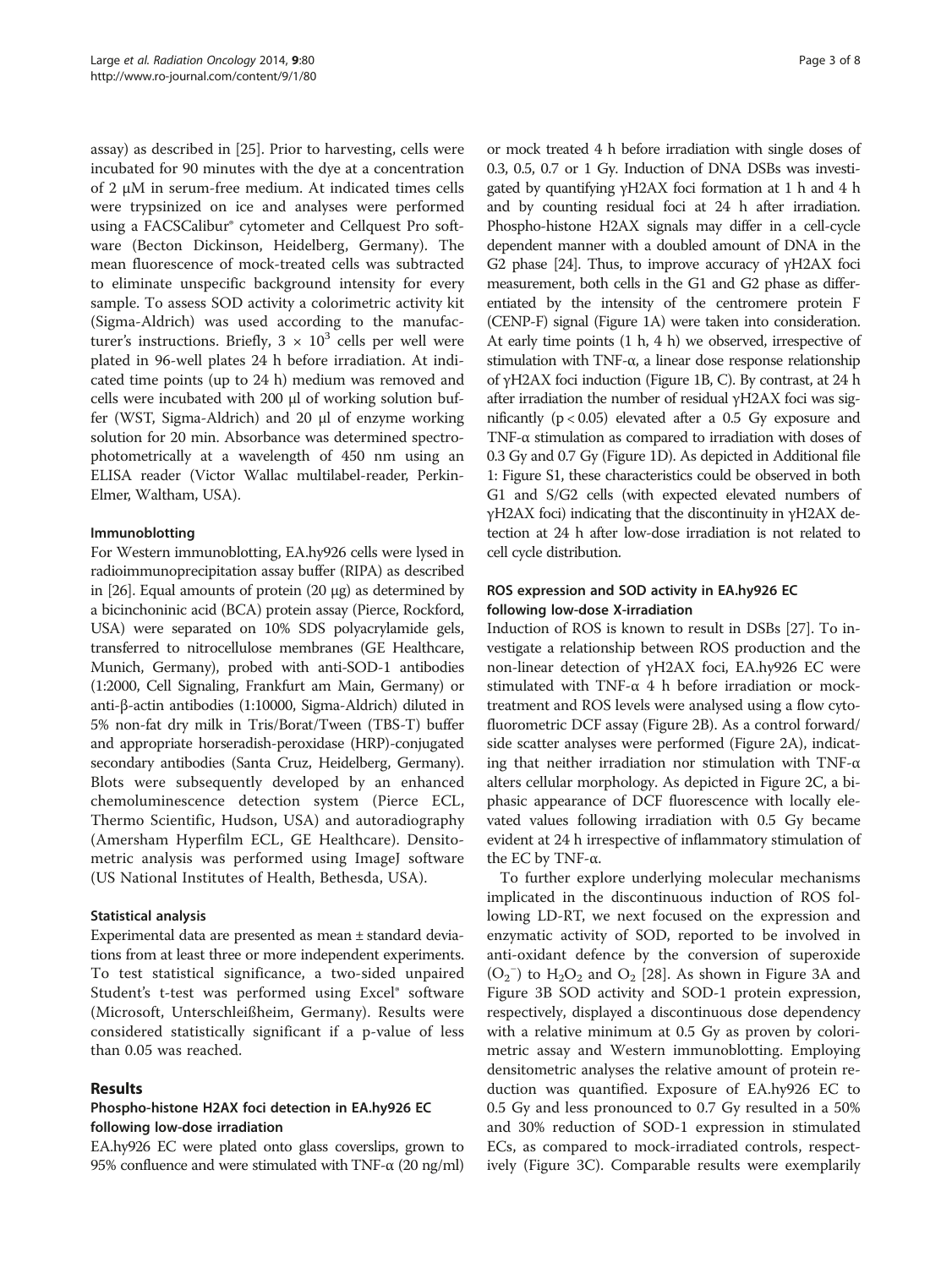<span id="page-3-0"></span>

obtained by using primary HUVEC cells (Additional file [2](#page-6-0): Figure S2).

#### A discontinuous γH2AX foci expression is abolished by treatment with the ROS scavenger NAC

Finally, to investigate an interrelationship between ROS induction and discontinuous γH2AX foci detection at 24 h after LD-RT, EA.hy926 EC were irradiated in the presence of the ROS scavenger NAC. In pilot experiments (Figure [4](#page-5-0)A) NAC treatment (10 mM) was proven to result in a significant reduction in total ROS levels to 20% of mock-treated controls. As illustrated in Figure [4B](#page-5-0), the non-linear appearance of γH2AX foci was completely abolished upon pre-treatment with NAC, indicating a direct correlation between ROS production and the biphasic behaviour of γH2AX detection.

## **Discussion**

Although considerable progress has been achieved in the understanding of immune modulatory effects of ionising radiation, the underlying molecular mechanisms are presently not fully resolved. In line with that, high dose exposure with single doses exceeding 2 Gy displays a pronounced proinflammatory effect [\[29\]](#page-7-0) whereas irradiation with single doses below 1 Gy experimentally and clinically reveal antiinflammatory properties [\[2,4,6](#page-6-0)]. This may implicate the involvement of complex mechanisms of DNA damage response and immune modulation differentially operating at different dose levels. In that context, EC may comprise ideal targets for modulatory properties of low-dose and high-

dose irradiation exposure due to their crucial role in the regulation of the local inflammatory process both by their ability to recruit leukocytes to the site of local inflammation and by expressing a variety of cytokines/ chemokines essential for the inflammatory cascade [\[30](#page-7-0)]. Although recent data imply an involvement of a variety of molecular mechanisms in the anti-inflammatory characteristics of EC following low-dose irradiation [\[3](#page-6-0)], the impact of ROS production to give rise or contribute to these effects in EC remains elusive.

Here we show a linear dose response relationship for γH2AX foci induction at 1 h and 4 h after irradiation irrespective of stimulation of the cells in a pro-inflammatory manner by adding TNF-α. This may indicate that induction of DSBs and early DNA damage repair at low-dose irradiation, at least in EA.hy926 EC, may not be altered in an inflammatory surrounding characteristic for benign diseases treated clinically with LD-RT. Moreover, DNA damage repair response is considered to be linear with dose [\[31](#page-7-0),[32\]](#page-7-0), which is in agreement with our data on the linearity of  $γH2AX$  induction at early times (1 h, 4 h) after irradiation. At later times (24 h), however, we observed a discontinuous dose-response relationship of residual γH2AX foci along with a non-linear detection of ROS with elevated levels following a 0.5 Gy exposure. This further confirms a close relationship between intracellular ROS and the induction of histone γH2AX foci as a marker of DNA damage [[21\]](#page-7-0). In line with that, cellular ROS production is tightly regulated by coordinated activities of pro-oxidant and anti-oxidant defence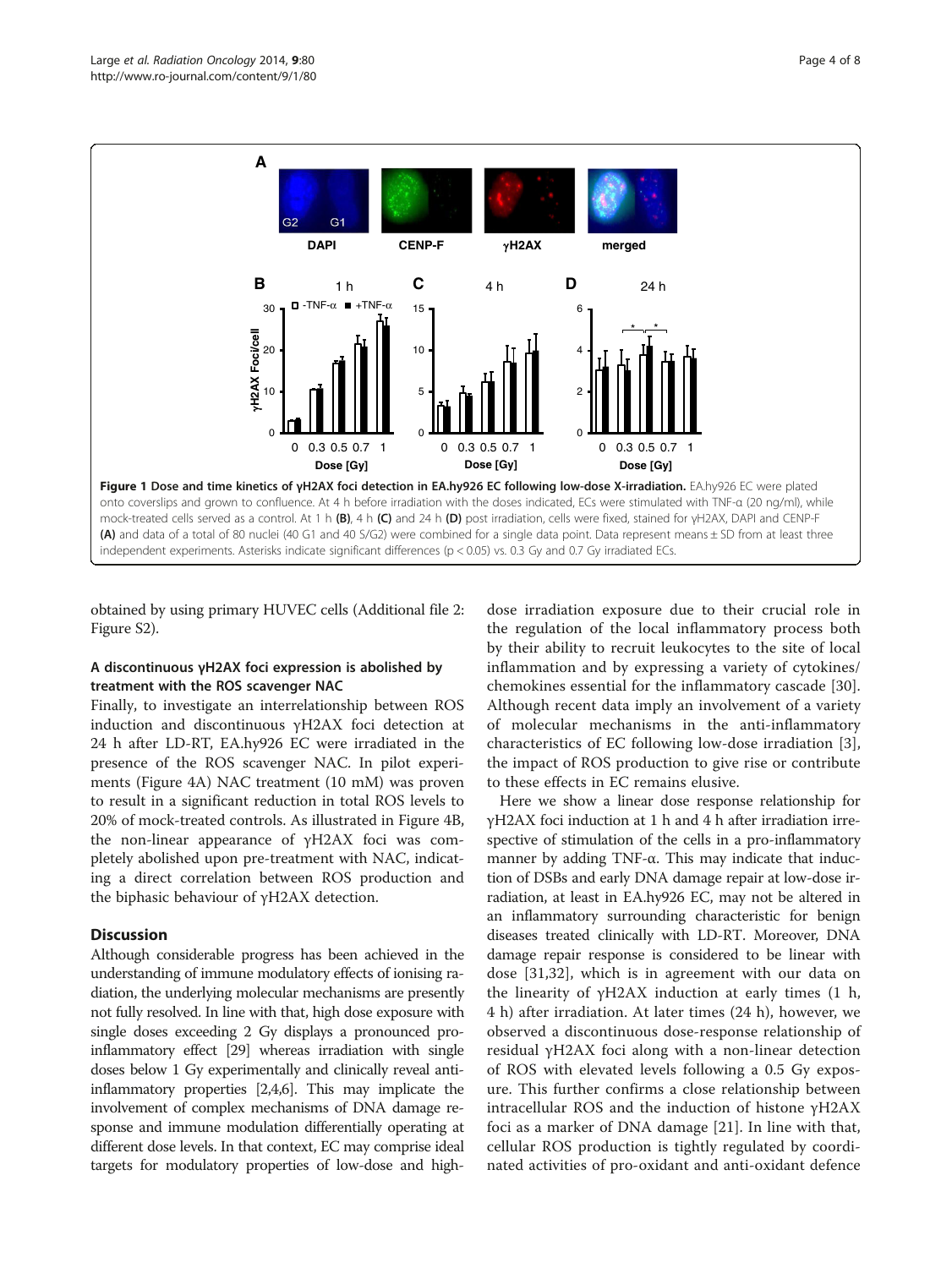<span id="page-4-0"></span>

mechanisms. To further elucidate mechanisms that may contribute to the non-linear induction of γH2AX foci, we thus analysed the activity of the detoxifying enzyme SOD that dismutates  $O_2$ <sup>\*</sup> into  $H_2O_2$  with the latter to be degraded into  $H_2O$  and  $O_2$  by catalase and glutathione peroxidase activity [\[33\]](#page-7-0). Data on the expression of SOD following low-dose irradiation, however, are controversial at present. Similar to our findings, they include a reduction in SOD activity in spleens of healthy BALB/C mice following total body irradiation with a dose of 0.4 Gy [[34](#page-7-0)]. By contrast, they further comprise reports on increased mRNA expression following irradiation with a dose of 0.2 Gy or 0.5 Gy in splenic tissue of BALB/c or C57BL/6NJcl mice suffering from hepatopathy or cold brain injury [\[35,36\]](#page-7-0). These results pinpoint to a cell type and environment related regulation of anti-oxidative defence mechanisms that should be addressed in continuative investigations on the role of SOD in low-dose irradiation responses.

Notably, Kang et al. recently demonstrated that ROS induction after treatment of osteosarcoma and mammary epithelial cells with the radiation mimetic neocarzinostatin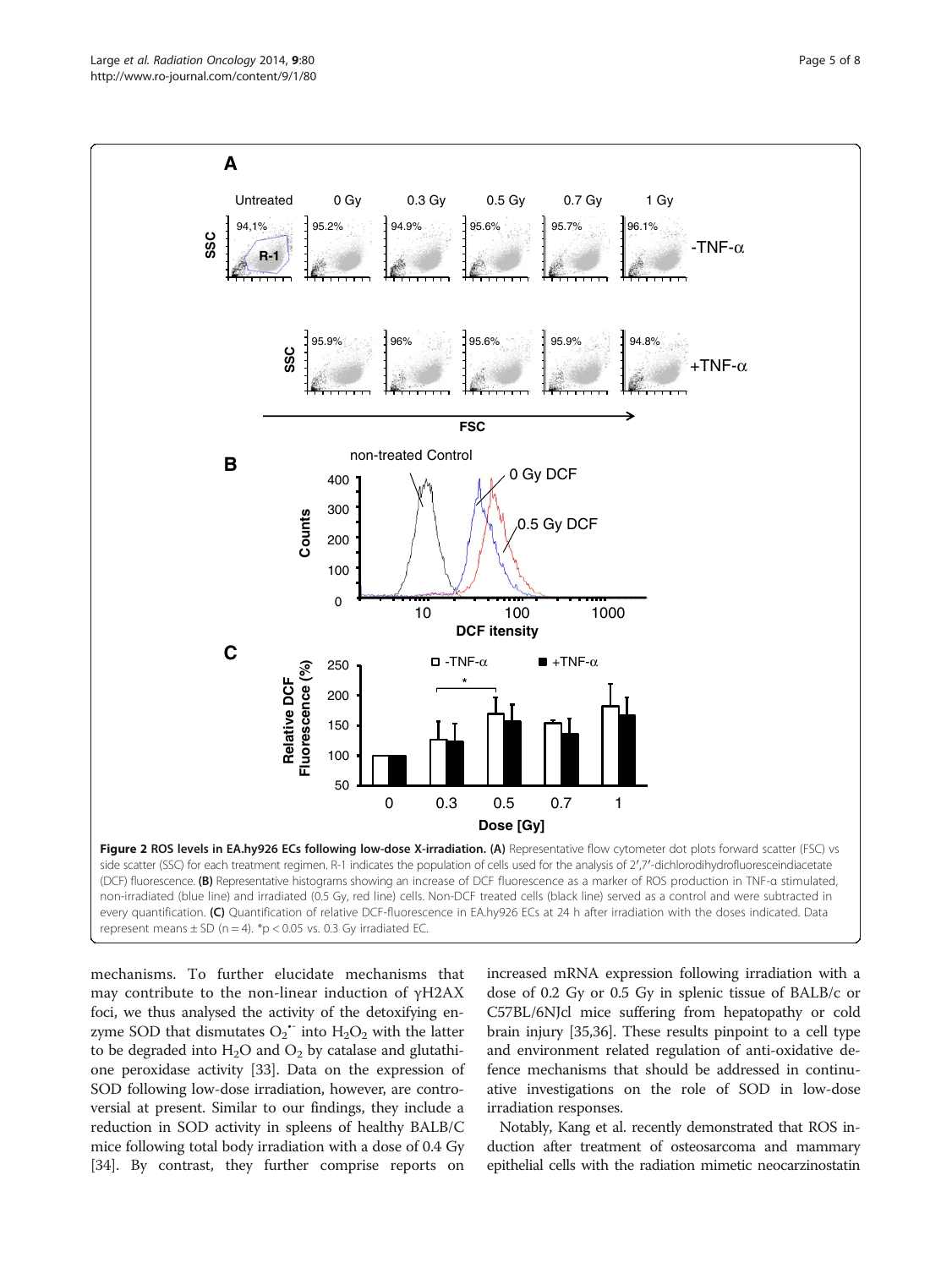<span id="page-5-0"></span>

is, at least in part, mediated by γH2AX overexpression or DNA damage triggered γH2AX accumulation. Moreover, ROS induction by H2AX was abrogated by treatment with NAC, knockdown of the NADP(H) oxidase Nox1 and by a dominant negative Ras-related C3 botulinum toxin substrate 1 (Rac1) mutant (Rac1N17) indicating an involvement of the Nox1 and Rac1 GTPase pathway [[37](#page-7-0)]. These findings thus point to a more complex and reciprocal regulation of γH2AX and ROS production that may further contribute to a discontinuous appearance of γH2AX foci in EA.hy926 ECs.

In this study we focused on the human endothelial cell line EA.hy926 which has been established by fusion of primary HUVEC with the adenocarcinoma epithelial cell line A549 [[22](#page-7-0)]. As we can't exclude that the cancerous fusion partner A549 may influence some properties of EA.hy926 cells as shown for apoptosis induction [\[38](#page-7-0)], we performed exemplary experiments on SOD expression and activity in primary HUVEC, showing a similar dose response relationship (Additional file [2](#page-6-0): Figure S2). A comparability is further supported by studies indicating similarities between EA.hy926 ECs and HUVEC in terms of adhesion properties and surface marker expression if stimulated with TNF- $\alpha$  [[39\]](#page-7-0). Thus, we consider that the EA.hy926 line may comprise a valuable system to investigate the role of SOD and DNA damage response following low-dose exposure.

A discontinuous regulation of ROS production following X-irradiation in a comparable dose range between 0.3 and 0.6 Gy is also reported in stimulated murine RAW 264.7 macrophages when they mount an oxidative burst [[40](#page-7-0)]. However, as compared to elevated levels at a dose of 0.5 Gy in our investigation, a significant reduction of ROS production was observed in these macrophages. This may further indicate that the variety of regulatory effects observed after low-dose X-ray exposure may reflect different

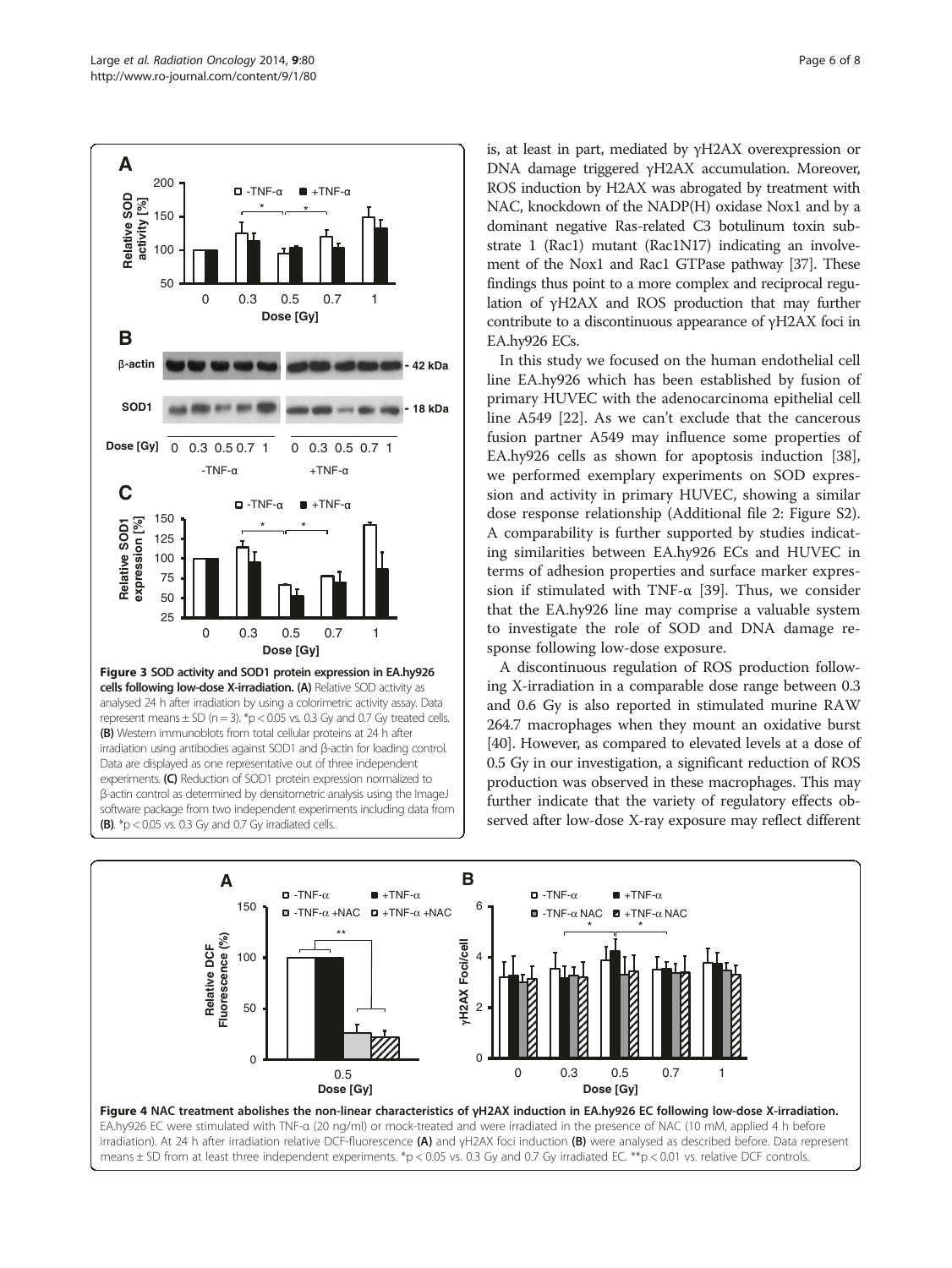<span id="page-6-0"></span>functional consequences that are specific for a given cell type (ECs vs. macrophages) or cellular environment.

Applying DNA binding and transcriptional activity assays, we recently reported on a biphasic activity of the transcription factor NF-κB in stimulated EA.hy926 ECs at 24 h after irradiation with locally elevated values following a 0.5 Gy exposure [8]. Moreover, NF-κB activation has been shown to be regulated by ROS  $(H_2O_2)$  by both the classical (canonical) and by alternative pathways including atypical inhibitor κBα (IκBα) phosphorylation independently of IκB kinase (IKK) [[41\]](#page-7-0). Although experimentally not proven at present, it is tempting to speculate that elevated levels of ROS at a dose of 0.5 Gy may further contribute to an increased NF-κB activity and as a consequence to increased secretion of the cytokine TGF-β1 and the anti-adhesive efficacy of LD-RT [7,[9\]](#page-7-0). This assumption is further supported by a very recent report indicating that ROS comprises a regulator of adhesion molecules very late antigen-4 (VLA-4) and vascular cell adhesion molecule-1 (VCAM-1) mediated monocyte/macrophage adhesion to EC following irradiation with a dose of 0.5 Gy [\[42](#page-7-0)].

In conclusion our data implicate a non-linear regulation of SOD activity and ROS production in EC following irradiation with doses < 1 Gy that may contribute to a discontinuous dose-response relationship of phosphohistone H2AX detection and a putative discontinuous behaviour of DNA damage response. A mechanistic involvement of DNA damage repair mechanisms in the modulation of these non-linear dose response effects remains to be established. However, one may assume that a discontinuous detection of residual γH2AX foci in our investigation is related to the phenomenon of low-dose hyper-radiosensitivity (HRS) and induced radioresistance (IRR), which have been reported for cellular survival at doses below 0.3 Gy and in the dose range of 0.3 Gy to 0.6 Gy, respectively [[14\]](#page-7-0). In this regard, accumulating evidences exist on a reduced non-homologous end joining (NHEJ) repair response associated with HRS and persistent RAD51 foci, an essential component of the homologous recombination (HR) pathway at late time points after low-dose exposure [\[15\]](#page-7-0). This may indicate that a deregulation of both repair pathways may contribute to the non-linear induction of DSBs. Moreover, future investigations will further address a putative involvement of accumulation of DSBs at stalled replication forks [[43](#page-7-0)] to contribute to the detection of residual γH2AX following a low-dose exposure especially in S-phase cells.

## Additional files

[Additional file 1: Figure S1.](http://www.biomedcentral.com/content/supplementary/1748-717X-9-80-S1.pptx) Dose and time kinetics of γH2AX foci detection in EA.hy926 EC following low-dose X-irradiation differentiated in G1- and S/G2-phase cells. At 4 h before irradiation EA.hy926 EC were

stimulated with TNF-α (20 ng/ml), while mock-treated cells served as a control. At 1 h, 4 h and 24 h post irradiation, cells were fixed, stained for γH2AX and CENP-F to differentiate G1 and S/G2 cell cycle phases. Data represent means ± SD from three independent experiments and a total of 40 G1- (A-C) and 40 S/G2-nuclei (D-F) per experiment. \*p < 0.05 vs. 0.3 Gy and 0.7 Gy irradiated ECs.

[Additional file 2: Figure S2.](http://www.biomedcentral.com/content/supplementary/1748-717X-9-80-S2.pptx) SOD activity and SOD1 protein expression in primary HUVEC following low-dose X-irradiation. (A) Relative SOD activity as analysed at 24 h after irradiation by using a colorimetric activity assay. Data represent means  $\pm$  SD (n = 3). \*p < 0.05 vs. 0.3 Gy and 0.7 Gy treated cells. (B) Relative SOD1 protein expression at 24 h after irradiation normalized to β-actin control as determined by densitometric analysis of Western immunoblots ( $n = 2$ ) using the ImageJ software package. \*p < 0.05 vs. 0.3 Gy and 0.7 Gy treated cells.

#### Competing interests

The authors report no declaration of interest.

#### Authors' contributions

ML, SR and SH performed IF, ROS and SOD analyses and prepared the manuscript. CF participated in the design of the study and revised the manuscript critically. CR and FR supervised the analysis, and contributed substantially in preparing the manuscript. All authors read and approved the final manuscript.

#### Acknowledgements

This study was supported by the European Commission under contract FP7-249689 (European Network of Excellence, DoReMi), the German Federal Ministry of Education and Research (GREWIS: 02NUK017F, m4 cluster of excellence: 16EX1021J) and the German Research Foundation (DFG Graduate school 1657). The authors gratefully acknowledge the excellent technical assistance of Mr. Julius Oppermann.

#### Author details

<sup>1</sup>Department of Radiotherapy and Oncology, Goethe-University of Frankfurt, Theodor-Stern-Kai 7, 60590 Frankfurt am Main, Germany. <sup>2</sup>Department of Biophysics, GSI Helmholtz Center for Heavy Ion Research, Planckstraße 1, 64291 Darmstadt, Germany.

#### Received: 30 December 2013 Accepted: 18 March 2014 Published: 22 March 2014

#### References

- Seegenschmiedt MH, Makoski HB, Trott KR, Brady LWE: Radiotherapy for Non-Malignant Disorders. Berlin, Heidelberg: Springer Verlag; 2008.
- 2. Seegenschmiedt MH, Micke O, Willich N: Radiation therapy for nonmalignant diseases in Germany. Current concepts and future perspectives. Strahlenther Onkol 2004, 180:718–730.
- 3. Rödel F, Frey B, Manda K, Hildebrandt G, Hehlgans S, Keilholz L, Seegenschmiedt MH, Gaipl US, Rödel C: Immunomodulatory properties and molecular effects in inflammatory diseases of low-dose x-irradiation. Front Oncol 2012, 2:120.
- 4. Ott OJ, Hertel S, Gaipl US, Frey B, Schmidt M, Fietkau R: Benign painful shoulder syndrome: initial results of a single-center prospective randomized radiotherapy dose-optimization trial. Strahlenther Onkol 2012, 188:1108–1113.
- 5. Ott OJ, Jeremias C, Gaipl US, Frey B, Schmidt M, Fietkau R: Radiotherapy for achillodynia: results of a single-center prospective randomized dose-optimization trial. Strahlenther Onkol 2013, 189:142–146.
- 6. Rödel F, Frey B, Gaipl U, Keilholz L, Fournier C, Manda K, Schollnberger H, Hildebrandt G, Rödel C: Modulation of inflammatory immune reactions by low-dose ionizing radiation: molecular mechanisms and clinical application. Curr Med Chem 2012, 19:1741–1750.
- 7. Rödel F, Frey B, Capalbo G, Gaipl U, Keilholz L, Voll R, Hildebrandt G, Rödel C: Discontinuous induction of X-linked inhibitor of apoptosis in EA. hy.926 endothelial cells is linked to NF-kappaB activation and mediates the anti-inflammatory properties of low-dose ionising-radiation. Radiother Oncol 2010, 97:346–351.
- 8. Rödel F, Hantschel M, Hildebrandt G, Schultze-Mosgau S, Rödel C, Herrmann M, Sauer R, Voll RE: Dose-dependent biphasic induction and